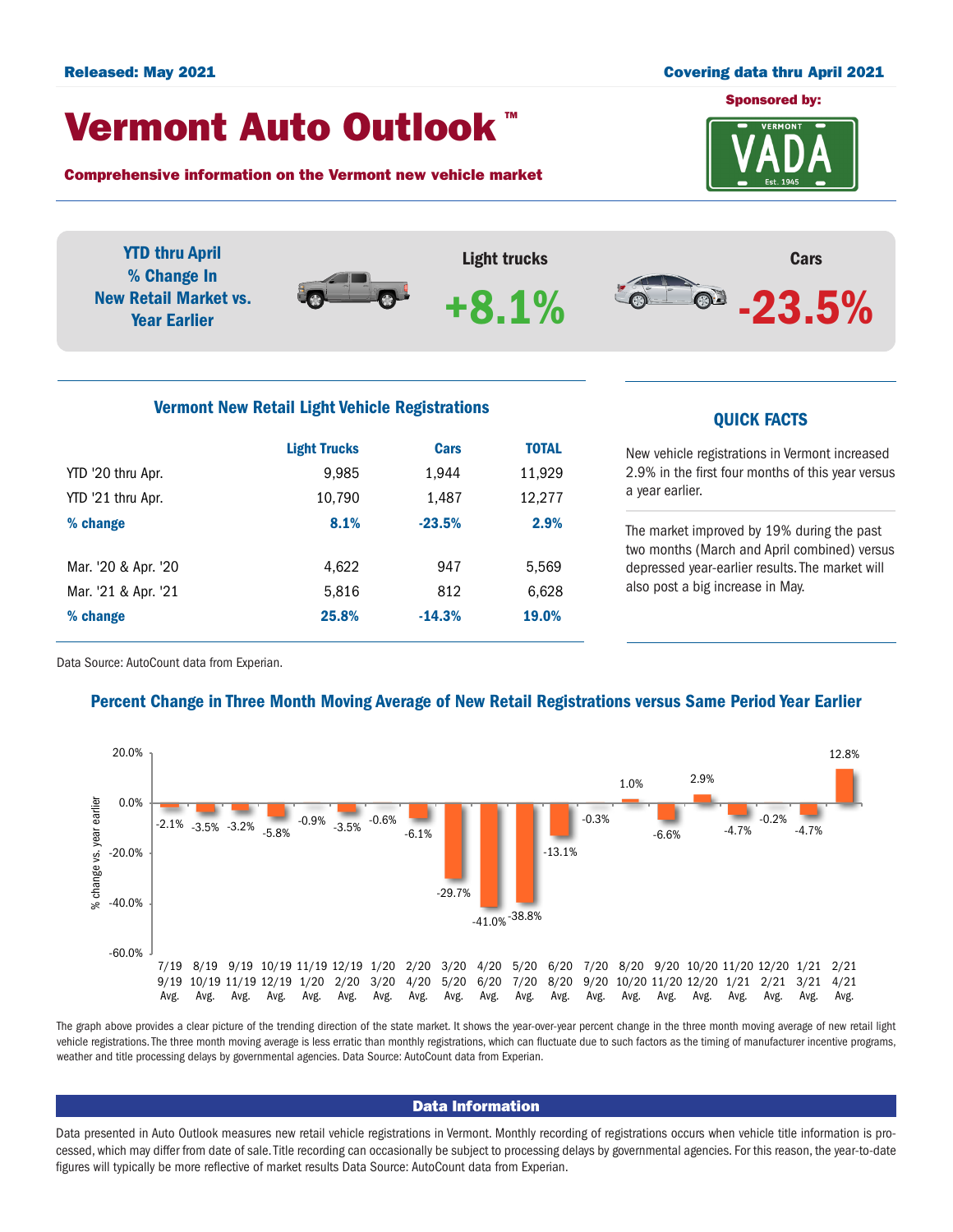### Page 2 **Page 2 Released: May 2021**

| <b>Change in New Retail</b><br><b>Light Vehicle Registrations</b><br><b>YTD 2021 thru Apr. vs.</b><br><b>YTD 2020</b> | <b>DOMESTIC</b><br><b>BRANDS</b> | <b>EUROPEAN</b><br><b>BRANDS</b> | <b>JAPANESE</b><br><b>BRANDS</b> | <b>KOREAN</b><br><b>BRANDS</b> |  |
|-----------------------------------------------------------------------------------------------------------------------|----------------------------------|----------------------------------|----------------------------------|--------------------------------|--|
|                                                                                                                       | <b>DOWN</b><br>0.9%              | <b>UP</b><br><b>16.7%</b>        | UP<br>4.1%                       | UP<br>12.3%                    |  |

| Vermont New Retail Car and Light Truck Registrations                    |                |                        |                         |                   |                |                 |                |      |                  |         |  |
|-------------------------------------------------------------------------|----------------|------------------------|-------------------------|-------------------|----------------|-----------------|----------------|------|------------------|---------|--|
|                                                                         |                | Mar. and Apr. Combined |                         | YTD thru Apr.     |                | <b>YTD</b>      |                |      |                  |         |  |
|                                                                         | Number         |                        |                         |                   |                |                 |                |      | Market Share (%) |         |  |
| <b>TOTAL</b>                                                            | of dealers     | 2020                   | 2021                    | % chg.            | 2020           | 2021            | % chg.<br>2.9% | 2020 | 2021             | Chg.    |  |
| Cars                                                                    |                | 5,569<br>947           | 6,628<br>812            | 19.0%<br>$-14.3%$ | 11,929         | 12,277<br>1,487 | $-23.5%$       | 16.3 | 12.1             | $-4.2$  |  |
|                                                                         |                | 4,622                  | 5,816                   | 25.8%             | 1,944          |                 | 8.1%           | 83.7 | 87.9             | 4.2     |  |
| <b>Trucks</b>                                                           |                |                        |                         |                   | 9,985          | 10,790          |                |      |                  |         |  |
| <b>Domestic Brands</b>                                                  |                | 2,542                  | 2,936                   | 15.5%             | 5,503          | 5,452           | $-0.9%$        | 46.1 | 44.4             | $-1.7$  |  |
| <b>European Brands</b>                                                  |                | 348                    | 479                     | 37.6%             | 777            | 907             | 16.7%          | 6.5  | 7.4              | $0.9\,$ |  |
| Japanese Brands                                                         |                | 2,456                  | 2,936                   | 19.5%             | 5,184          | 5,396           | 4.1%           | 43.5 | 44.0             | 0.5     |  |
| Korean Brands                                                           |                | 223                    | 277                     | 24.2%             | 465            | 522             | 12.3%          | 3.9  | 4.3              | 0.4     |  |
| Acura                                                                   | $\mathbf{1}$   | 19                     | 27                      | 42.1%             | 35             | 47              | 34.3%          | 0.3  | 0.4              | 0.1     |  |
| Alfa Romeo                                                              | 1              | 3                      | $\mathbf 0$             | $-100.0%$         | 5              | $\mathbf{1}$    | $-80.0%$       | 0.0  | 0.0              | 0.0     |  |
| Audi                                                                    | 2              | 66                     | 97                      | 47.0%             | 135            | 190             | 40.7%          | 1.1  | 1.5              | 0.4     |  |
| <b>BMW</b>                                                              |                | 19                     | 38                      | 100.0%            | 52             | 72              | 38.5%          | 0.4  | 0.6              | 0.2     |  |
| <b>Buick</b>                                                            | 9              | 65                     | 86                      | 32.3%             | 153            | 131             | $-14.4%$       | 1.3  | 1.1              | $-0.2$  |  |
| Cadillac                                                                | 5              | 11                     | 31                      | 181.8%            | 30             | 52              | 73.3%          | 0.3  | 0.4              | 0.2     |  |
| Chevrolet                                                               | 13             | 662                    | 599                     | $-9.5%$           | 1,362          | 1,204           | $-11.6%$       | 11.4 | 9.8              | $-1.6$  |  |
| Chrysler                                                                | 10             | 11                     | 35                      | 218.2%            | 22             | 42              | 90.9%          | 0.2  | 0.3              | 0.2     |  |
| Dodge                                                                   | 9              | 29                     | 43                      | 48.3%             | 69             | 55              | $-20.3%$       | 0.6  | 0.4              | $-0.1$  |  |
| <b>FIAT</b>                                                             |                | 4                      | $\overline{2}$          | $-50.0%$          | 5              | 3               | $-40.0%$       | 0.0  | 0.0              | 0.0     |  |
| Ford                                                                    | 16             | 769                    | 862                     | 12.1%             | 1,700          | 1,597           | $-6.1%$        | 14.3 | 13.0             | $-1.2$  |  |
| Genesis                                                                 | 1              | $\mathbf{1}$           | 1                       | 0.0%              | 2              | 3               | 50.0%          | 0.0  | 0.0              | 0.0     |  |
| <b>GMC</b>                                                              | 9              | 350                    | 382                     | 9.1%              | 773            | 744             | $-3.8%$        | 6.5  | 6.1              | $-0.4$  |  |
| Honda                                                                   | 4              | 410                    | 493                     | 20.2%             | 852            | 885             | 3.9%           | 7.1  | 7.2              | 0.1     |  |
| Hyundai                                                                 | 3              | 80                     | 105                     | 31.3%             | 166            | 193             | 16.3%          | 1.4  | 1.6              | 0.2     |  |
| Infiniti                                                                | 0              | $\mathbf{1}$           | 3                       | 200.0%            | 3              | 5               | 66.7%          | 0.0  | 0.0              | 0.0     |  |
| Jaguar                                                                  | 0              | $\mathbf 0$            | 2                       |                   | $\overline{2}$ | $\overline{2}$  | 0.0%           | 0.0  | 0.0              | $0.0\,$ |  |
| Jeep                                                                    | 9              | 291                    | 486                     | 67.0%             | 610            | 831             | 36.2%          | 5.1  | 6.8              | 1.7     |  |
| Kia                                                                     | 3              | 142                    | 171                     | 20.4%             | 297            | 326             | 9.8%           | 2.5  | 2.7              | 0.2     |  |
| <b>Land Rover</b>                                                       | $\overline{0}$ | $\overline{4}$         | 16                      | 300.0%            | 19             | 36              | 89.5%          | 0.2  | 0.3              | $0.1\,$ |  |
| Lexus                                                                   | 0              | 3                      | 19                      | 533.3%            | 15             | 35              | 133.3%         | 0.1  | 0.3              | 0.2     |  |
| Lincoln                                                                 | 4              | 15                     | 11                      | $-26.7%$          | 35             | 19              | $-45.7%$       | 0.3  | 0.2              | $-0.1$  |  |
| Mazda                                                                   | 2              | 57                     | 102                     | 78.9%             | 126            | 192             | 52.4%          | 1.1  | 1.6              | 0.5     |  |
| Mercedes                                                                | $\mathbf{1}$   | 14                     | 41                      | 192.9%            | 46             | 94              | 104.3%         | 0.4  | 0.8              | 0.4     |  |
| <b>MINI</b>                                                             | 1              | 4                      | 11                      | 175.0%            | $\overline{7}$ | 19              | 171.4%         | 0.1  | 0.2              | 0.1     |  |
| Mitsubishi                                                              | 2              | 68                     | 47                      | $-30.9%$          | 143            | 87              | $-39.2%$       | 1.2  | 0.7              | $-0.5$  |  |
| Nissan                                                                  | 5 <sup>1</sup> | 247                    | 219                     | $-11.3%$          | 517            | 390             | $-24.6%$       | 4.3  | 3.2              | $-1.2$  |  |
| Other                                                                   |                | 21                     | $\overline{\mathbf{c}}$ | $-90.5%$          | 47             | 9               | $-80.9%$       | 0.4  | 0.1              | $-0.3$  |  |
| Porsche                                                                 | $\overline{0}$ | $\overline{2}$         | 5                       | 150.0%            | 6              | 10              | 66.7%          | 0.1  | 0.1              | 0.0     |  |
| Ram                                                                     | 6              | 326                    | 362                     | 11.0%             | 704            | 674             | $-4.3%$        | 5.9  | 5.5              | $-0.4$  |  |
| Subaru                                                                  | 7              | 729                    | 804                     | 10.3%             | 1,541          | 1,474           | $-4.3%$        | 12.9 | 12.0             | $-0.9$  |  |
| Tesla                                                                   | 0              | 13                     | 38                      | 192.3%            | 43             | 102             | 137.2%         | 0.4  | 0.8              | 0.5     |  |
| Toyota                                                                  | 7              | 902                    | 1,221                   | 35.4%             | 1,922          | 2,275           | 18.4%          | 16.1 | 18.5             | 2.4     |  |
| Volkswagen                                                              |                | 191                    | 200                     | 4.7%              | 382            | 346             | $-9.4%$        | 3.2  | 2.8              | $-0.4$  |  |
| Volvo                                                                   | 2              | 40                     | 67                      | 67.5%             | 103            | 132             | 28.2%          | 0.9  | 1.1              | 0.2     |  |
| Top ten brands are shaded grey.<br>Source: AutoCount data from Experian |                |                        |                         |                   |                |                 |                |      |                  |         |  |

At Auto Outlook, we strive to provide accurate analyses based upon the data available to us. Auto Outlook can make no representation or warranty with respect to the accuracy or completeness of the data we provide or the projections that we make based upon such data. Auto Outlook expressly disclaims any such warranties, and undue reliance should not be placed on any analysis. Auto Outlook undertakes no obligation to revise any forecasts or analyses, whether as a result of any new data, the occurrence of future events, or otherwise.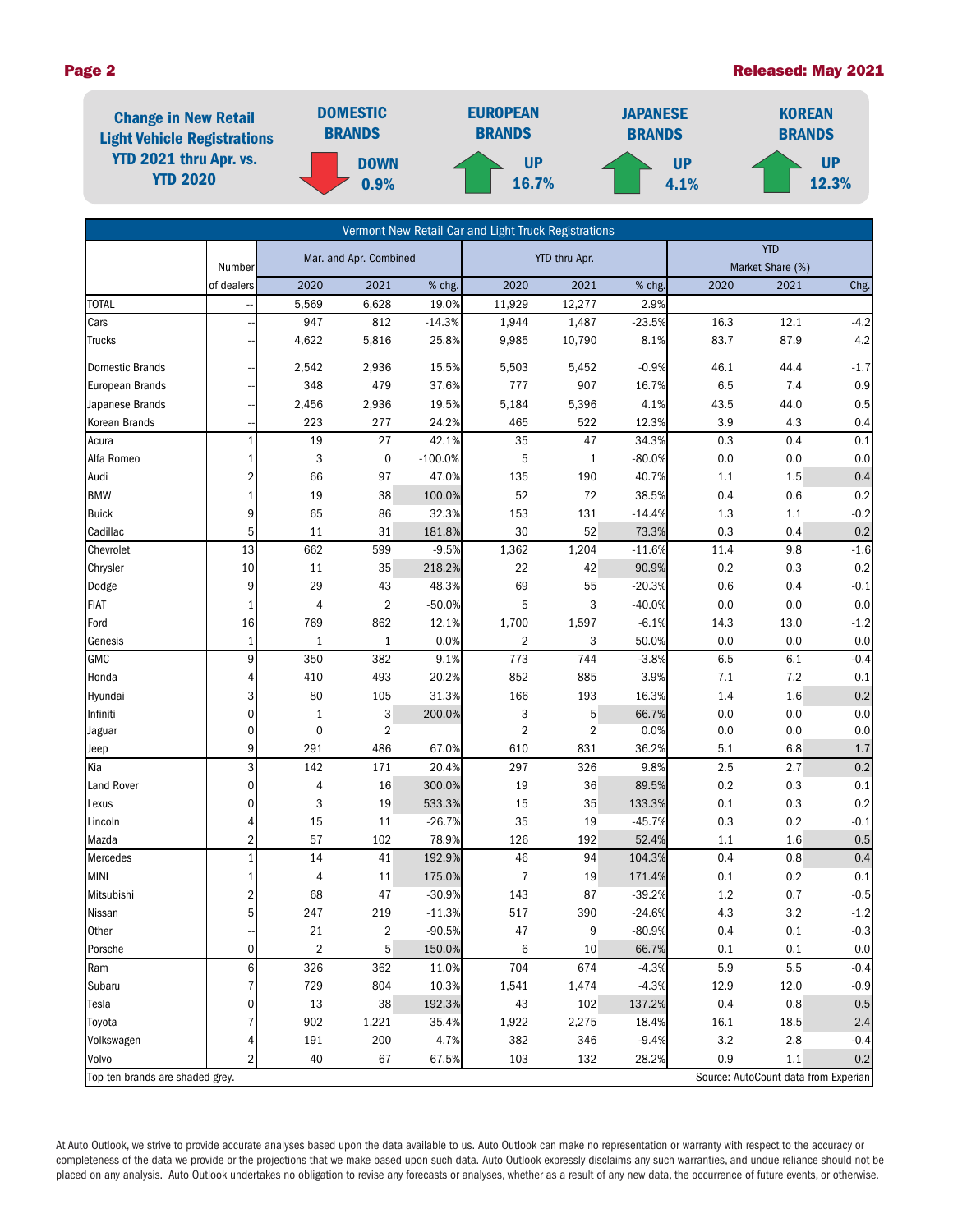



Registrations increased by more than 40% for Tesla, Mercedes, Chrysler, Land Rover, Cadillac, Mazda, and Audi



Toyota, Ford, Subaru, Chevrolet, and Honda were market share leaders in Vermont

Data Source: AutoCount data from Experian.

Attribution notice: Any material quoted must be attributed to Vermont Auto Outlook, published by Auto Outlook, Inc. on behalf of the Vermont Vehicle and Automotive Distributors Association. Data source must also be shown as "Data Source: AutoCount Data from Experian." Please contact the association with any questions or comments regarding the publication.